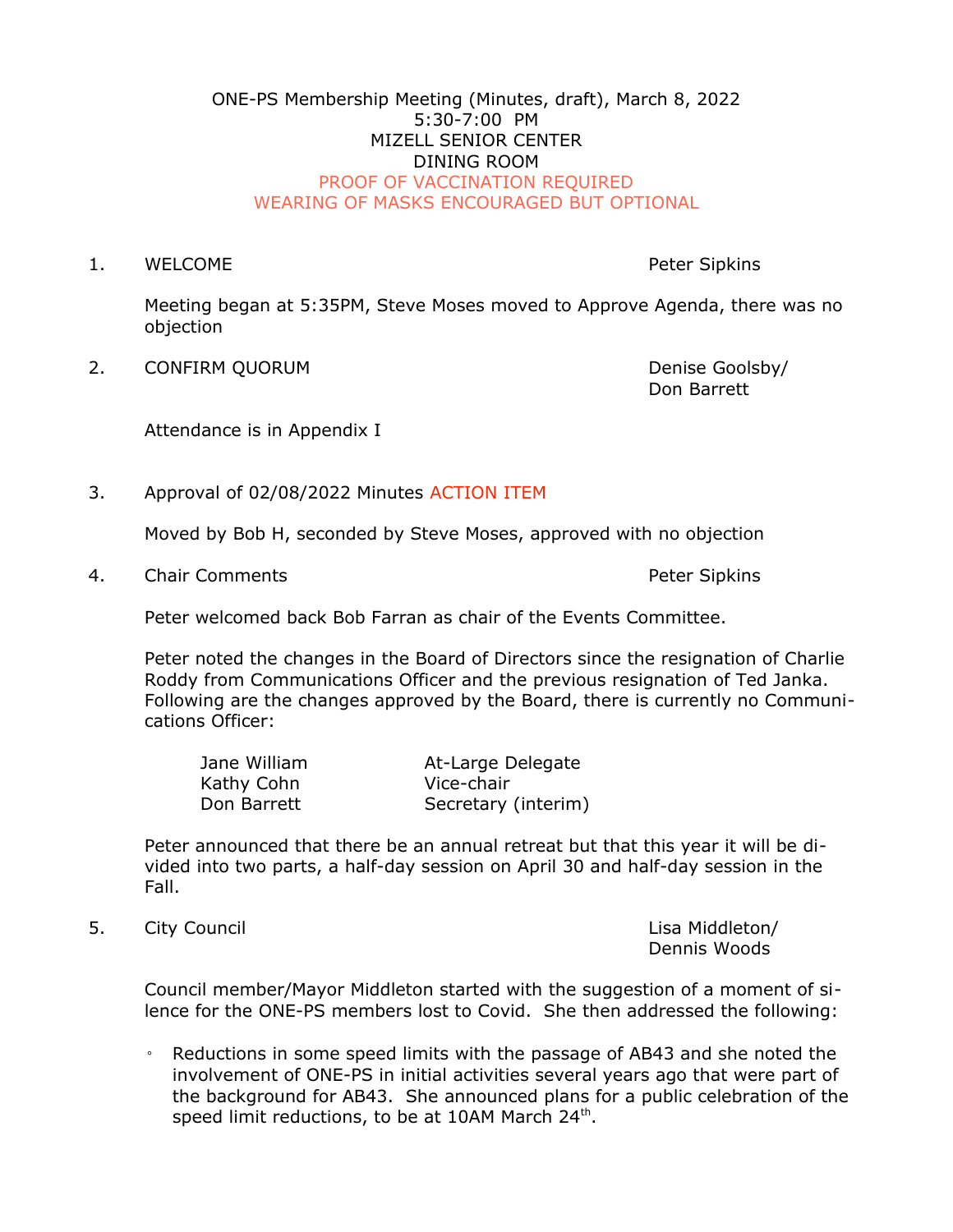- Council district map changes and the move of some NOrgs to new districts, coming up for Council vote
- Council Vacation Rental study session addressing the data needed for any reevaluation of the VR ordinance.
- Concerns about whether the new fractional housing plan ownership put forth by Pacaso Foundation is a timeshare and, if not, if it is covered by Vacation Rental ordinance and can be taxed as vacation rental. She also noted that if the fractional ownership plan succeeds, there will probably be more.
- Announced a change in City Council procedures, including the use of Study Sessions, to limit the amount of time required for Council meetings.
- In response to question from a member about Desert Hot Springs approval of the construction of a very large distribution center, Middleton noted concern about the growth of distribution centers along I-10.

## 6. City Manager **Justin Clifton**

Noted little to add from Middleton's report, but addressed:

- Capital improvement plan for the Library and to look for that on Council agenda.
- Current status of Covid regulations
- Forthcoming work sessions related to the budget.
- In response to comments from membership, addressed concerns about decisions regarding the Homeless Treatment Center
- 7. City Employees and Departments
	- Tracy Sheldon / Sustainability: Tracy addressed changes in Refuse Collection that will be happening, see [webpage](https://www.palmspringsca.gov/services/sustainability-and-recycling/recycling-waste-management/residential-green-waste).
	- Danny Deselms / Emergency Management: Noted new CERT training April  $8<sup>th</sup>$  $-10$ <sup>th</sup> and that there were still opening in the class; also discussed concerns about preparing for the heat of the summer months and knowledge of cooling centers if power loss occurs.
	- Lt. Frank Browning / Police: Reported on the Town Hall meetings held in February noting the good turnout and that the process clearly identified differences in resident's concerns about policing. Browning described how, for policing, the city is divided into three segments with specific officers assigned to each: North (above Alejo - Browning); Central (Alejo to Ramon – Hutchison); South (below Ramon – Villegas). Discussed the need for citizen involvement in efforts to reduce crime, that it can't all be done by police; importance of communication with police (using non-emergency unless actual emergency). In response to question about speed limit enforcement, Browning noted a current reduction in traffic officers.
- 8. Picnic Update **Bob/Joy/April**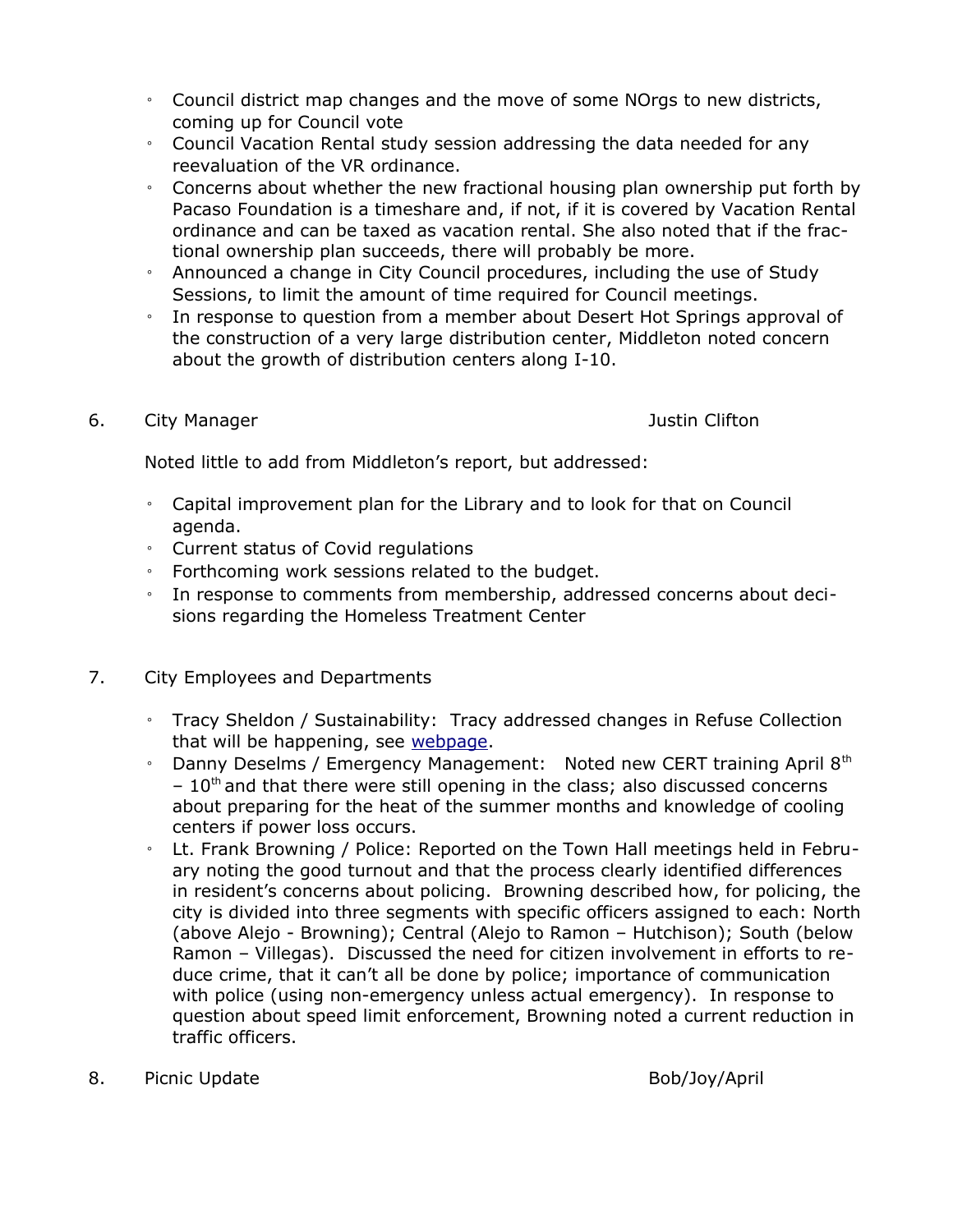- $\degree$  April Gunkel described plans for the picnic on March 19<sup>th</sup>, and both April and Bob described the need for additional volunteers.
- Peter proposed a collection of contributions from at the Membership meeting for the picnic, a bag was passed around for contributions to the picnic (\$472 collected)
- 9. Standing Committee Reports (See Written Reports)
	- Currently adequate funding, awaiting balancing of picnic income and expenses, reminded that some means of securing regular funding will be needed.

Communications (no report) Events **Bob Farran** 

◦ Talked about picnic and noted ongoing need for volunteers. Need for volunteers for forthcoming Candidate forum.

Code Enforcement/Public Works Don Barrett

◦ See [handout.](https://www.one-ps.org/one-ps-monthly-meeting-materials.html)

Neighborhood Support **Peter Sipkins** 

- Discussion of ONE-PS officers at forthcoming NOrg annual meetings.
- 10. Desert Water Agency **Xochitle Penaming Contract Contract Agency** Acchief Pena
	- Noted planned revision of the election districts and discussion of those revisions in the public meeting on 3/16 of DWA board (see www.dwa.org). Members asked about water demands of the proposed Disney housing development in Rancho Mirage.
- 11. Office of Neighborhoods and Denise Goolsby
	- Noted need for volunteers for Arbor Day tree-planting event on 3/12 meeting.
- 12. Membership Discussion Topics **Reparament Alts** Reps and Alts
- 13. Public comments (2 Minutes)
	- Announcement from Palm Springs Cultural Center of a conversation, with Palm Springs Post, titled ["Covid, What's Next"](https://www.eventbrite.com/e/community-conversation-covid-whats-next-tickets-277903295237)
- 14. Adjournment at 6:55PM Peter Sipkins

Appendix

**Finance** Tom Gardiner